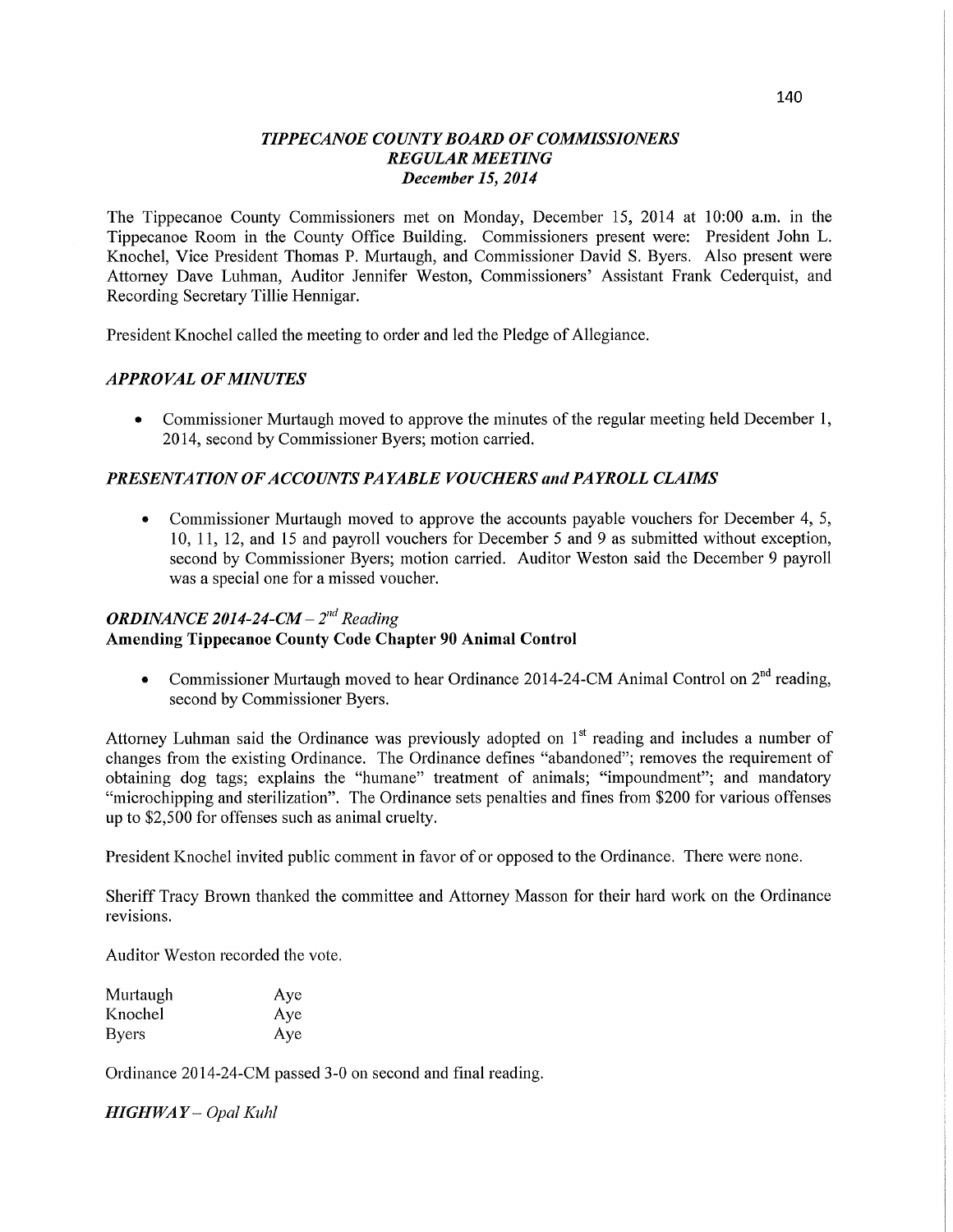## **Addendum** to **Professional Services Agreement** *-* **Tippecanoe County** and **City** of **Lafayette — Maintenance** of **Road** Segments

Highway Director Kuhl presented an addendum to <sup>a</sup>previously signed agreement with the City of Lafayette. **Thanks** to Commissioner Murtaugh for finding an error in the description of the third Road Segment.

**0** Commissioner Murtaugh moved to approve the Addendum to Professional Services Agreement between Tippecanoe County and the City of Lafayette for maintenance of road segments as presented, second by Commissioner Byers; motion carried.

### **Petition** for **Vacation** of **Right-of-Way, a portion** of **Railroad Street** in Colburn, **Indiana — Petitioner Danny Pattengale**

Director Kuhl presented **a** Petition for Vacation of Right-of—Way to set a hearing date saying the property is a piece of Railroad Street between the railroad tracks and Danny Pattengale's property; the rest of the street has been vacated over the years. Attorney Luhman said to comply with the 30 day notice; the hearing could be set for the second meeting in January.

**0** Commissioner Murtaugh moved to set a hearing date of January 20, 2015 for the Petition for Vacation in Colburn, Indiana, second by Commissioner Byers; motion carried.

### **Awarding** of **Bids** for **2015** Gasoline and Diesel Fuel Bid and Rental of **Equipment** Bid

Director Kuhl requested approval for the Highway Department to accept the bids from Rieth-Riley and Milestone for equipment rental and also the bid from Ceres Solutions for gasoline and diesel fuel.

**0** Commissioner Murtaugh moved to approve the bid for gasoline and diesel fuel from Ceres Solutions and also the bids from Kieth-Riley and Milestone for equipment rental as presented, second by Commissioner Byers; motion carried.

#### *BUILDING COMMISSION* — Ken *Brown*

### Demolition of **Unsafe Structure — 1918 N** 500 W, **West Lafayette** (Onias **Taruwinga property)**

Building Commissioner Brown discussed the condition of the property located at 1918 North 500 West in Lafayette saying he became aware of the structure in June, 2014. Jeff Blakemore was listed as the owner of record. Once Mr. Blakemore was located, Commissioner Brown asked for a resolution by August 1. After placing the item on today's agenda, he discovered the property recently changed ownership. Mr. Onias Taruwinga has purchased the property and he has been asked to take immediate action due to the condition of the house and other outbuildings falling in. Mr. Taruwinga advised Building Commissioner Brown he does not have the funds to tear down the structures.

Mr. Taruwinga said he purchased the property about 45-60 days ago and was not aware of the ongoing issues or timeframes that had transpired between the previous owner and the County. He has plans to tear down the buildings and is currently working with local contractors on drawings and also incorporating the demolition. He anticipates having the work done by mid-April.

**0** Commissioner Multaugh moved to continue the hearing for the unsafe structure to Monday, April 20, 2015, second by Commissioner Byers; motion carried.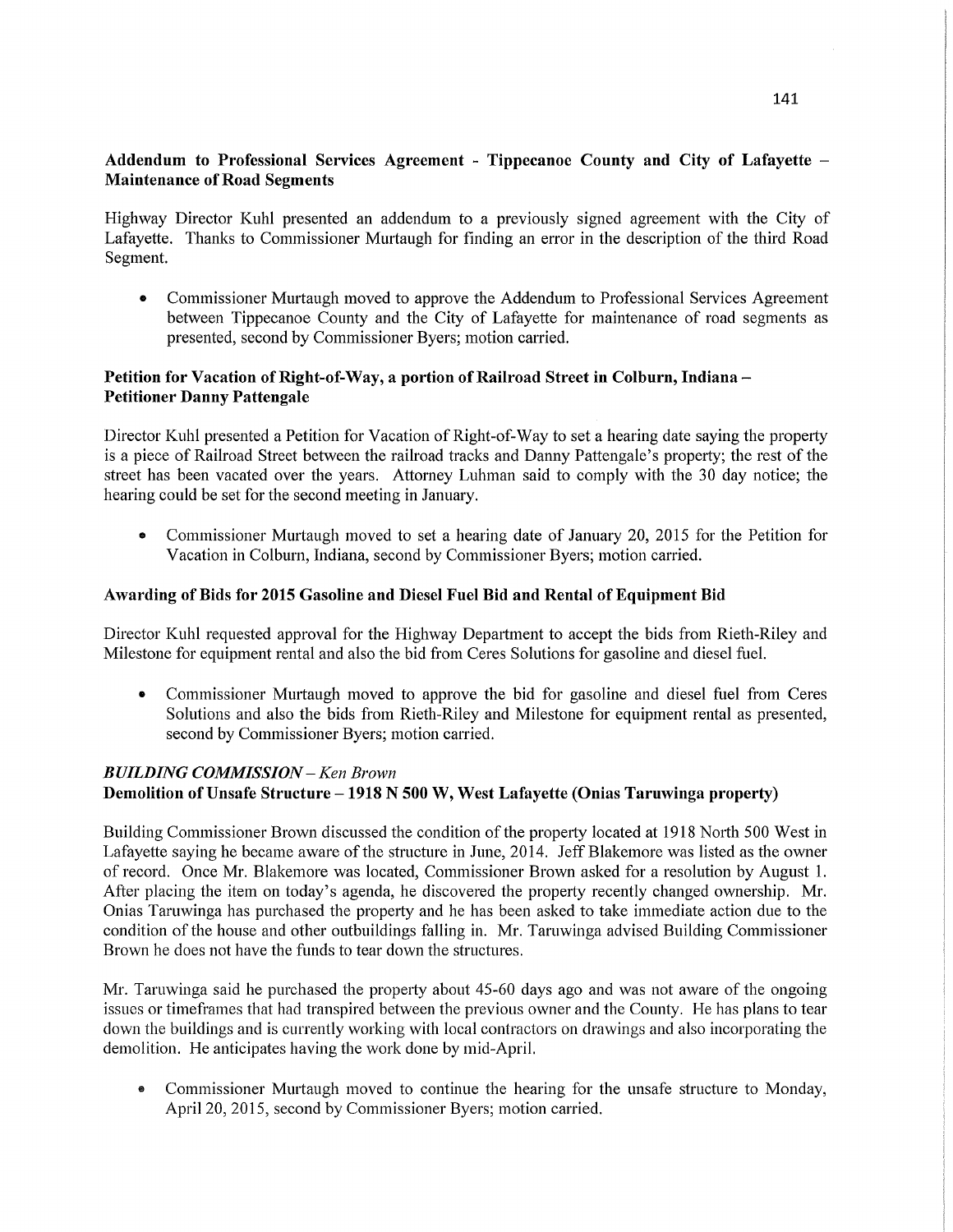# *CASA* — *Coleen Connor*  **VOCA Grant**

In the absence of Ms. Connor, Commissioner's Assistant Cederquist said it is a nine month extension of the VOCA Grant to pay for a part time position to supervise the CASA volunteers. CASA Executive Director Connor arrived and said it is an ongoing CJI grant that **CASA** has had for years. Laurie Wilson applied for it previously. The last grant was delayed in issuance so it was extended for three months; this request is to accept the grant for an additional nine months.

**<sup>0</sup>**Commissioner Byers moved to approve acceptance of the VOCA Grant as presented, second by Commissioner Murtaugh; motion carried.

## *TEAM* **—** Jefi' *Houston*  **Permission** to **Apply** and **Accept Grant**

District 4 Administrative Coordinator for the Indiana Department of Homeland Security Jeff Houston requested approval to apply and accept a grant in the amount of \$2,777.77 for the 2014 Hazardous Materials Team Qualification **Program.** 

• Commissioner Murtaugh moved to approve permission to apply and accept the grant for TEMA in the amount of **\$2,777.77** for the 2014 Hazardous Materials Team Qualification Program as presented, second by Commissioner Byers; **motion** carried.

### **Permission** to **Accept Grant**

Administrative Coordinator Houston requested approval to accept the following grants:

- $$ 5,000 2014$  SHSP District Exercise
- \$13,750 2014 SHSP District Equipment  $\blacksquare$
- \$13,794 2014 SHSP Competitive County Based Local
- \$24,133 2014 **SHSP** District Training
- \$50,000 2014 District Administrator  $\blacksquare$
- **<sup>0</sup>**Commissioner Murtaugh moved to approve permission to accept a \$5,000 grant for the district exercise; a \$13,750 grant for the district equipment; \$13,794 for a local competitive county based **grant;** a \$24,133 grant for district training; and a \$50,000 **grant** for district Administrator, second by Commissioner Byers; motion carried.

## *SUPERIOR COURT 3 - YOUTH* SER *VICES — Rebecca Humphrey*  **Contract** for **Juvenile Psychological Evaluations**

Cary Home Director Humphrey presented a contract on behalf of Judge Graham for Juvenile Psychological Evaluations. The contract is in the amount of **\$8,000** for Dr. Ascough to assist the community kids in receiving the psychological evaluations and recommendations to move forward.

**-** Commissioner Mufiaugh moved to approve the contract for Juvenile Psychological Evaluations for Dr. Ascough in the amount of \$8,000 as presented, second by Commissioner Byers; motion carried.

### *CARY HOME - Rebecca Humphrey*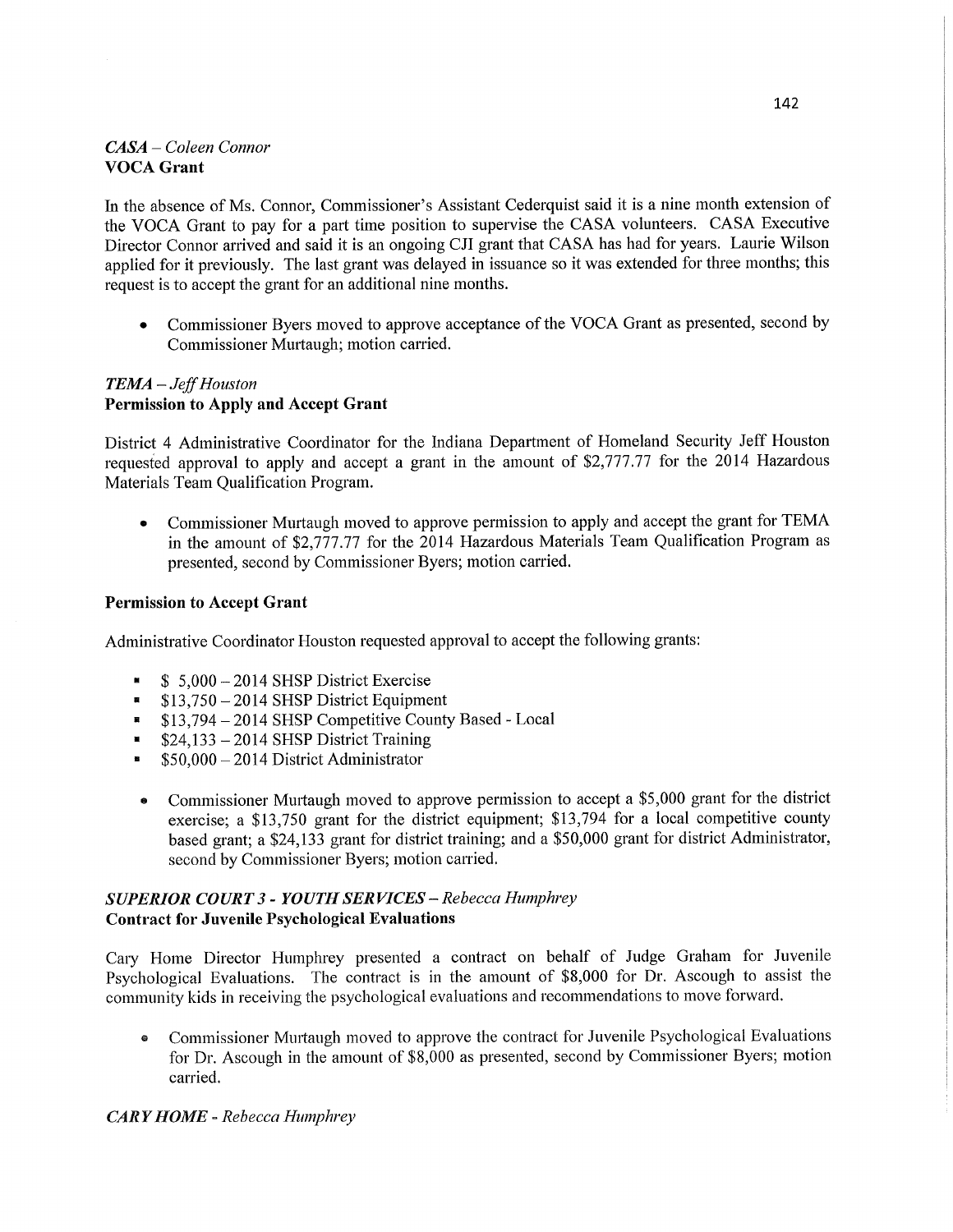### **Contract** for **Pediatric Services**

Director Humphrey said the Cary Home residential contracts are ongoing and required by the **State.** All have been reviewed and approved by the Attorney's office. The first one for Pediatric Services with IU Health and Dr. Robert Hannemann is an update of the contract which hasn't been updated since **2008.** It is \$340 per month.

**0** Commissioner Murtaugh moved to approve the contract for Pediatric Services with Dr. Hannemann in the amount of \$340 per month as presented, second by Commissioner Byers; motion carried.

## **Contract** for **Annual Inspection**

Director Humphrey said the contract for an annual inspection is with Electronic **Systems** Group, Inc. (ESG). It is the annual fire inspection of Cary Home in the amount of \$400 for the main building and \$130 for the girls **unit.** 

*0* Commissioner Murtaugh moved to approve the annual contract for inspection with ESG as presented, second by **Commissioner** Byers; motion carried.

## **Contract with Wabash Valley Alliance** for **Leased Space**

Director Humphrey said the contract with Wabash Valley Alliance is for leased space to bill Medicaid for eligible residential clients. Wabash Valley Alliance pays Cary Home approximately \$1,600 per year for space the Cary Home contracted therapists use to provide Medicaid services.

**0** Commissioner Murtaugh moved to approve the contract with Wabash Valley Alliance for leased space at Cary Home as presented, second by Commissioner Byers; **motion** carried.

## **Contract** for **Quality Assurance Coordinator**

Director Humphrey said the contract for Quality Assurance Coordinator is ongoing for **state** regulations shared through the General Fund and the Community Corrections Grant.

**0** Commissioner Murtaugh moved to approve the contract for the Quality Assurance Coordinator as presented, second by Commissioner Byers; motion carried.

## **Contract with** DCS for **Residential Services**

Director Humphrey said the contract with DCS is to provide residential services from  $2015 - 2016$ . It sets the per diem rates which are \$220 in the girls unit and \$250 in the boys unit for long term and emergency shelter care. Both are increases in the most used programs and above the projected 10%.

**0** Commissioner Murtaugh moved to approve the contract with DCS for residential sewices as presented, second by Commissioner Byers; motion carried.

## **Grants — Permission** to **Apply**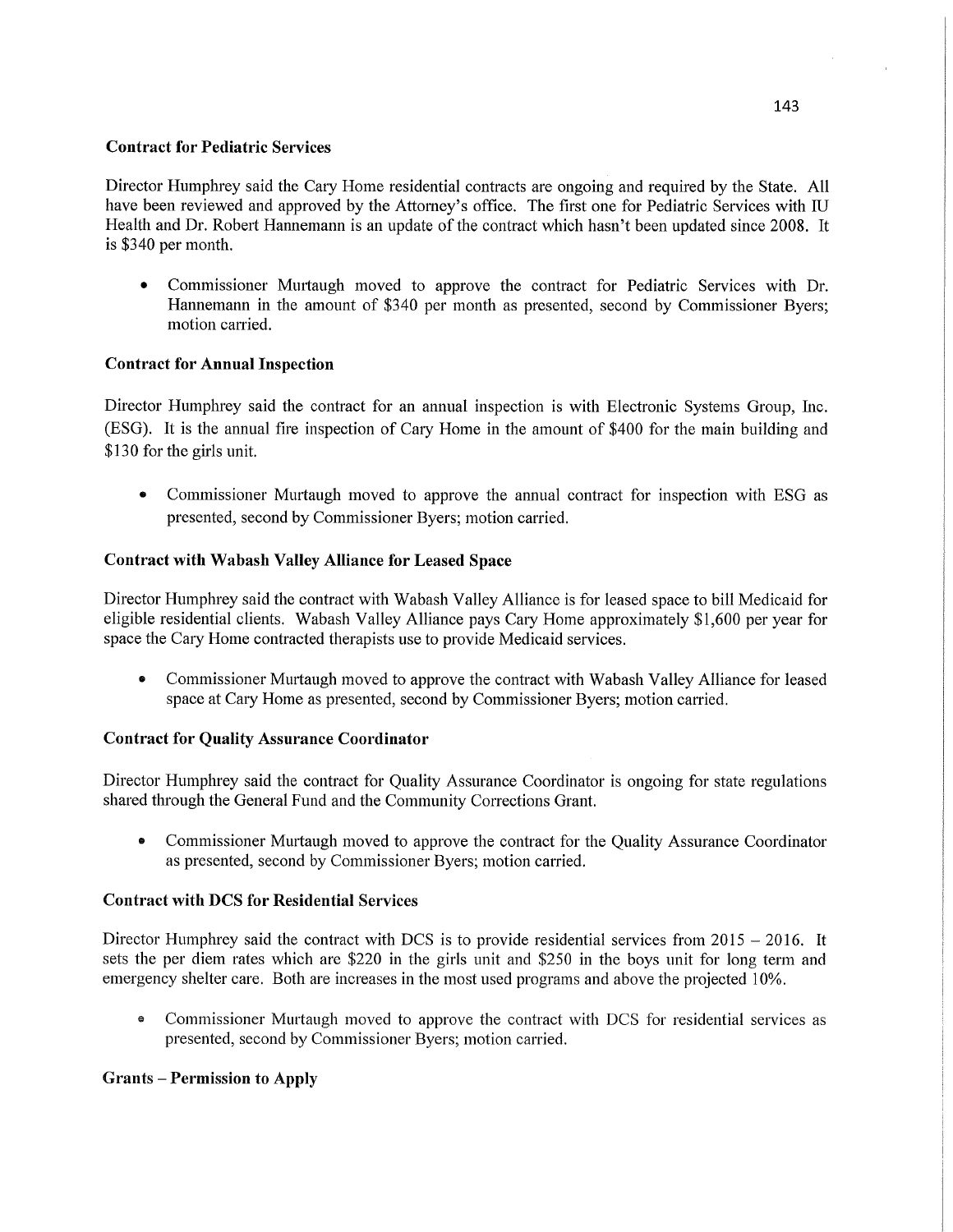Director Humphrey requested permission to apply for a grant for the Department of Corrections in the amount of \$246,637. The grant is pending the Community Corrections Advisory Board approval later today. The grant pays for surveillance officers, a portion of the day reporting program, supplies, and gas for the different programs.

**0** Commissioner **Murtaugh** moved to approve permission to apply for <sup>a</sup>grant for the Department of Corrections, subject to Community Corrections Advisory Board approval, in the amount of \$246,637, second by Commissioner Byers; motion carried.

Director Humphrey requested permission to apply for a Juvenile Detention Alternatives Initiative (JDAI) grant. In 2015, they are eligible for \$55,000 and only for "alternatives to secure detention". The funding covers material, support, and the two instructor contracts for *Policing* the *Teen Brain.* It also covers <sup>a</sup> middle school program with Lafayette and Tippecanoe School Corporations for Dr. Oliver of Butler University for restorative justice training, implementation, and coaching and also the development of *Teaching* the *Teen Brain* program.

**0** Commissioner Murtaugh moved to approve permission to apply for the JDAI grant in the amount of \$55,000 as presented, second by Commissioner Byers; motion carried.

### WIC **—** *Colleen Batt*  MOU **with Franciscan** St. **Elizabeth Health**

 $\chi \rightarrow$ 

WIC Director Batt asked for approval of a Memorandum of Understanding (MOU) between WIC and Franciscan St. Elizabeth Health regarding WIC's Breastfeeding Peer Counselors (BPC) Visiting WIC participants who are breast feeding to provide continuity of care. Attorney Luhman said all issues regarding insurance coverage have been resolved.

**0** Commissioner Murtaugh moved to approve the MOU with Franciscan St. Elizabeth Health for Peer Counselors to visit clients, second by Commissioner Byers; motion carried.

### *HEALTH* — *Craig Rich*  **Grant**

Health Director Rich requested approval for acceptance of a Medical Reserve Corporation (MRC) gran<sup>t</sup> in the amount of \$5,000 from the Department of Health and Human Services. The grant will be used for <sup>a</sup> volunteer or part time to get the MRC running again. The MRC is a list of volunteer nurses and medical professionals who come together in an emergency.

**0** Commissioner Murtaugh moved to approve acceptance of the \$5,000 grant from the Department of Health and Human Services as presented, second by Commissioner Byers; motion carried.

## *SHERIFF* **—** *Tracy Brown*  **Creation** of Chief **Deputy Position**

Sheriff Brown requested the creation of a Chief Deputy position for the Sheriff's Office. A Chief Deputy has been selected to replace Major Williams at the beginning of 2015, under Indiana code 36-8-10-5.5. Last week, the Council approved amendments to the Salary Statement; Sheriff Elect Richard will appear before Council in January, 2015 to explain how he intends to fund the position. Sheriff Elect Richard said he is aware of the increased costs to the department by the creation of the position. With the 2015 budget and overages in employee salaries, there will be ample unused funds in the current budget at the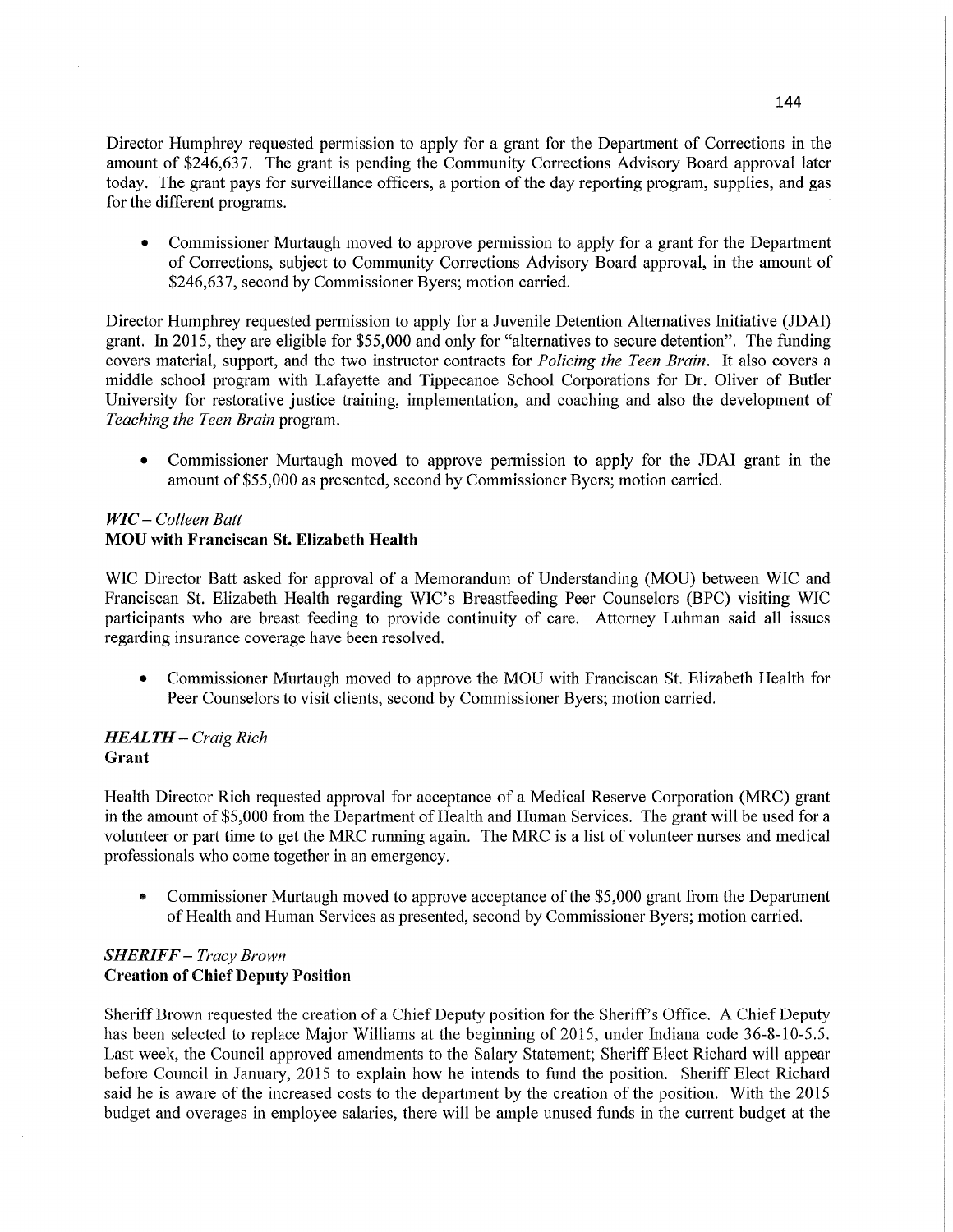end of the year to cover the new position. Auditor Weston said throughout the year there is turnover within the department, leaving funds in the budget. There is a vacant position to look at also. Sheriff Brown said next year, the personal services accounts are tied to COIT and can't be transferred to other line **items.** The statute states a Merit Chief Deputy is allowed to go back to his or her last merit rank; in this case, that would be the position of Captain. The creation of a Chief Deputy does provide one extra administrative position.

**0** Commissioner Murtaugh moved to approve the creation of the Chief Deputy Position for the Sheriff's Department as presented, second by Commissioner Byers; motion carried.

### *POLICY REGARDING JOINT FUNDING* 0F *J* UDI *CL4L PORTRAITS*

Attorney Luhman said the policy arose out of recognition that there are a number of judges who have served the County for a long time who will be leaving office at the end of the year. In the past, portraits have been provided for the judges as they retired or departed and the portraits have been hung in their respective courtrooms. There has never been a written document or policy establishing how the portraits are funded. The Tippecanoe County Bar Association wanted to assure the tradition continued and offered to pay for the framing and matting of the photographs if the Commissioners would pay for the photograph itself. The Bar Association have adopted a policy stating "the Board of Commissioners will fund the acquisition of a suitable photograph of each such judge, and the Bar Association will fund the framing thereof". Commissioner Murtaugh thanked Judge Elect **Persin** for bringing the issue forward and Attorney Luhman for working on it.

**0** Commissioner Murtaugh moved to approve the policy regarding joint funding of judicial portraits as presented, second by Commissioner Byers; motion carried.

# 111 *N* 4'" *STREET — Dave Byers*

Commissioner Byers said the County has been looking for extra office space throughout the community; researching five or six different buildings. The building at 111 N 4<sup>th</sup> Street has been under negotiation with two of the high ranking officers of the Kentland Bank. The median of the two appraisals value the building at \$1,232,500; Kentland Bank has agreed to sell the property to the County for \$765,000. President Knochel complimented Commissioner Byers on pursuing the building and obtaining the reduced price, stating it will be a nice addition to County government.

Commissioner Byers moved to approve acceptance of the offer to purchase the 111 N  $4<sup>th</sup>$  Street property from Kentland Bank in the amount of \$765,000 as presented, second by Commissioner Murtaugh; motion carried.

### *UNFINISHED/NEW BUSINESS -* none

### *REPORTS* ON *FILE*

The following reports will be on file in the Commissioner's Office:

- $\blacksquare$  Central Mail and Duplicating
- **I** Clerk of the Circuit Court
- . Library Board

#### *PUBLIC COMMENT*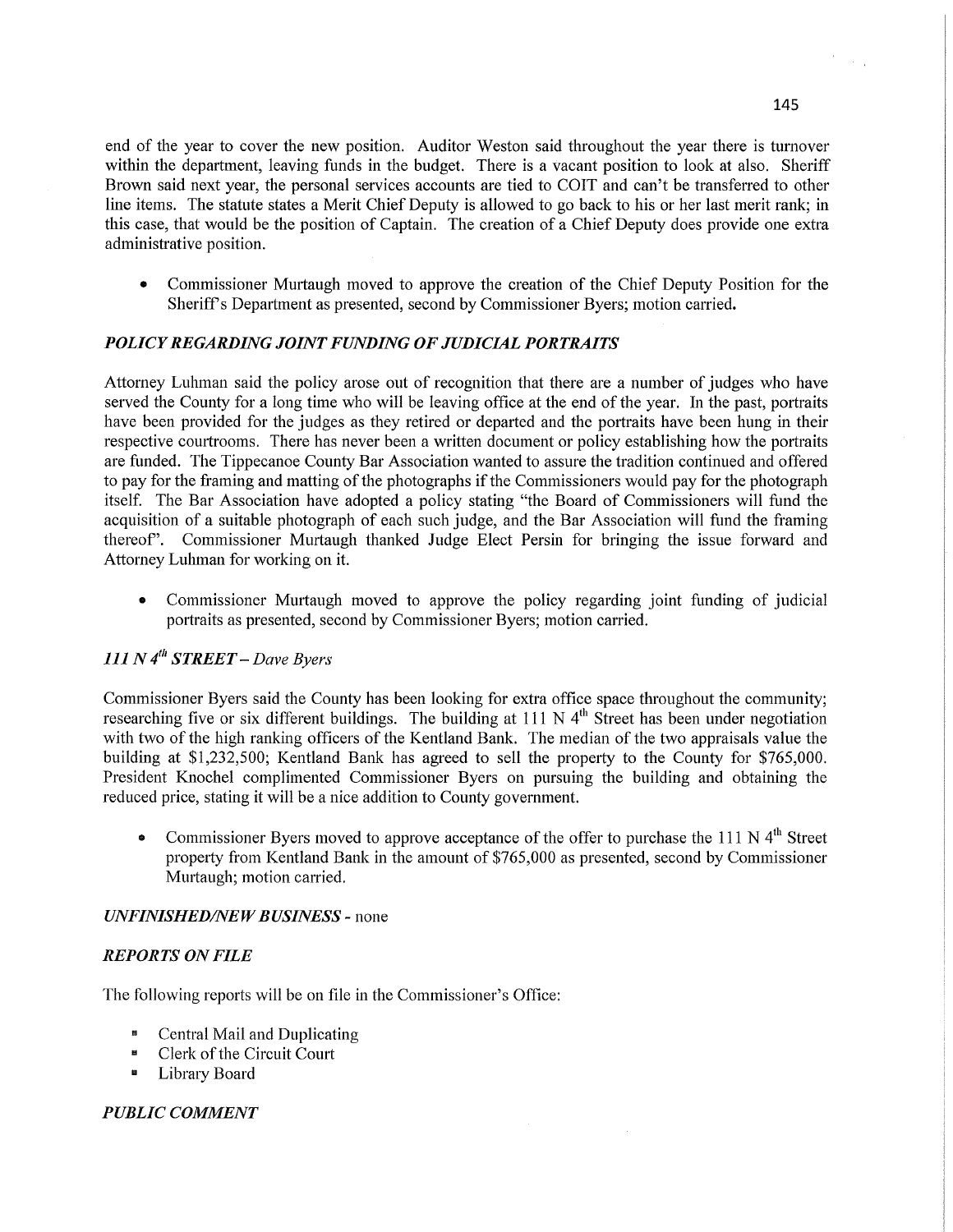Sheriff Brown said he understood that this is the last official meeting with the Tippecanoe County Board of Commissioners for Attorney Luhman and he wanted to thank him for all the work he has done for the law enforcement agency over the many years. Sheriff Brown continued to say their department faces more litigation than most and Attorney Luhman has always been on the front line and available when needed. He presented him with <sup>a</sup>plaque on behalf of the law enforcement agency and all of Tippecanoe County Government which read *"Presented* to *Tippecanoe County Attorney David* W. *Luhman* in *Recognition* of *Your Outstanding Service, Dedication* and *Commitment* to the *Citizens* of *Tippecanoe County with Appreciation* fiom the Men and *Women* of the *Tippecanoe County Sherifl's Oflice* and *Tippecanoe County Government".* 

Attorney Luhman said "it has been <sup>a</sup>pleasure to work with the people who have been in Tippecanoe County Government for quite a few years; we're very fortunate as a community to have people that are as dedicated as they are. It has always **been** <sup>a</sup>source of pride to be able to talk with other County Attorneys and people who ask what your job is like to say we are really fortunate to have good people who really want to do their job well and try their best to do that. When you get to work with people like that, it's easy".

Commissioner Byers said Attorney Luhman has ties with the Purdue Music Organization (PMO). He presented Attorney Luhman with <sup>a</sup>copy of the Commemorative Album when PMO was established, including **<sup>a</sup>**copy of the minutes when the by-laws were pu<sup>t</sup>together. There is <sup>a</sup>picture in the album of **<sup>a</sup>** David Luhman who played drums. Commissioner Byers thanked Attorney Luhman for his years of service with the County.

Commissioner Byers presented Commissioner Knochel with <sup>a</sup>gift from the Commissioners and the office staff thanking him for his years of service. The gift was an autographed picture of Drew Brees.

Commissioner Murtaugh said it is a sad day since it is Mr. Luhman's last regular meeting, Jennifer Weston's last regular meeting as Auditor and John Knochel's last meeting. "On a lighter note, working with John has been quite interesting; every day is an adventure, especially when he comes in in the morning". Commissioner Murtaugh presented Commissioner Knochel with some gifts to help him in his retirement **—** apple fritters, creme horns from O'Rears, chocolate bars, and peanuts.

As there were no other public comments, Commissioner Byers moved to adjourn.

Meeting adjourned at 10:47 a.m.

 $\epsilon$ 

**BOARD OF COMMISSIONERS OF** *'HE COUNTY OF TIPPECANOE* 

roche

John L. Knochel, President

Thomas P. Murtaugh, Vice Président